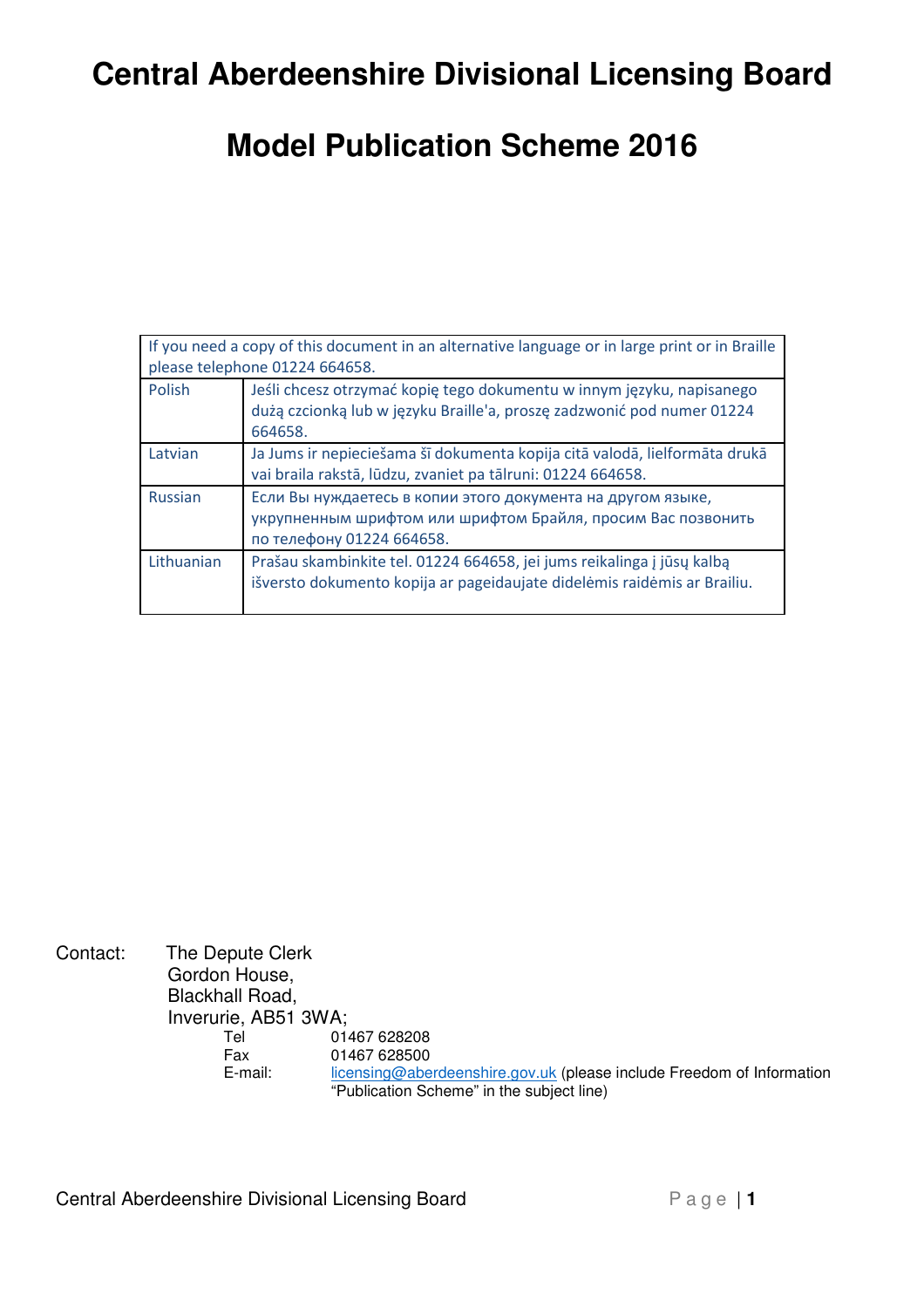#### **Introduction**

The Freedom of Information (Scotland) Act 2002 (The Act) requires Scottish public authorities to adopt and maintain a publication scheme. Authorities are under a legal obligation to:

- (i) Publish the classes of information that they make routinely available
- (ii) Tell the public how to access the information they publish and whether information is available free of charge or on payment.

The Act also allows for the development of model publication schemes which can be adopted by more than one authority. The Commissioner's Model Publication Scheme was approved on 29<sup>th</sup> March 2016

#### **About This Scheme**

This single Model Publication Scheme has been produced and approved by the Scottish Information Commissioner. It remains in force until such time as the Commissioner's Model Publication Scheme is revised, at which point in time, this Scheme will be revised.

It is suitable for adoption by any authority listed in Parts 3, 5 and 6 of Schedule 1 of the Freedom of Information (Scotland) Act 2002 (councils and other local authority bodies, educational institutions, police authorities)

#### **Adopting the Single Model Publication Scheme 2016**

This single Model Publication Scheme can be adopted only in its entirety, **without amendment.** It commits an authority to:

- **Adopting the model scheme**, and any updates to it, without amendment
- **Publishing the information**, including environmental information, which it holds and which falls within the classes of information below.
- **Ensuring that the way it publishes** its information meets the Model Publication Scheme **Principles**
- **Producing a Guide to Information** which sets out the information the authority publishes through the model scheme, how to access it, whether there is a charge for it and how to get help to access information
- **Notifying the Scottish Information Commissioner** that it has adopted the model scheme.

The Commissioner has issued Guidance to accompany this model scheme www.itspublicknowledge.info/MPS. This is essential reading for authorities adopting the model scheme. It explains the above requirements in further detail and lists the type of information the Commissioner expects authorities will publish under each class of information.

#### **Guide to Information**

An authority adopting this model scheme must produce a guide to the information it publishes through the Scheme. The authority can decide the format of its Guide to information.

The purpose of this guide to information is to:

• allow the public to see what information is available and what is not available in relation to each class;

**Central Aberdeenshire Divisional Licensing Board P a g e | 2**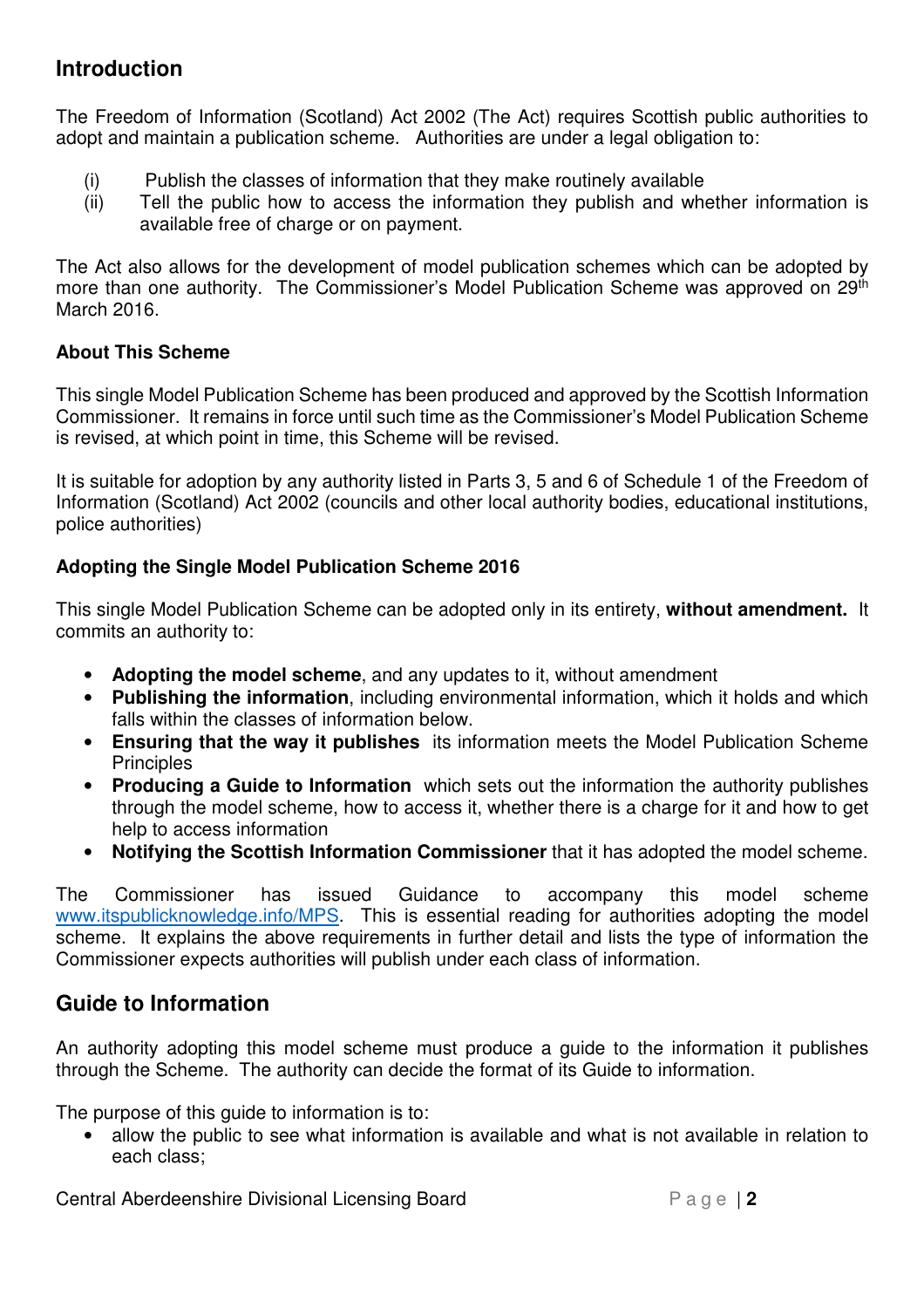- state what charges may be applied ;
- explain how to find the information easily;
- provide contact details for enquiries and to get help with access to the information; and
- explain how to request information that has not been published.

The Guidance is split into sections covering the six Model Publication Scheme Principles:

- 1. availability and formats;
- 2. exempt information;
- 3. copyright and re-use;
- 4. charges;
- 5. contact details; and
- 6. the classes of information that we publish.

These Principles are set out in more detail below.

### **1. Availability and formats**

Information published through this model scheme, should, wherever possible, be made available on the Authority's website.

There must be an alternative arrangement for people who do not wish to, or who cannot access the information either online or by inspection at the authority's premises. An authority may, for example, send out information in paper copy on request (although there may be a charge for doing so).

#### **2. Exempt information**

The authority must publish the information we hold that falls within the classes of information below. If a document contains information that is exempt under Scotland's freedom of information laws (for example sensitive personal data or a trade secret), the authority will remove or redact the information before publication and explain why it has done so.

#### **3. Copyright and re-use**

The authority's Guide to Information must include a copyright statement which is consistent with the fair dealing provisions of the Copyright, Designs and Patents Act 1988. Where the authority does not hold the copyright information it publishes, this should be made clear.

Any conditions applied to the re-use of published information must be consistent with the Re-Use of Public Sector Information Regulations 2015.

The Commissioner recommends that authorities adopt the Open Government Licence and/or the non-commercial Government Licence, produced by the National Archives for their published information.

#### **4. Charges**

The Guide to Information must contain a charging schedule, explaining any charges and how they will be calculated.

No charge may be made to view information on the authority's website or at its premises except where there is a fee set by other legislation, for example for access to some statutory registers.

**Central Aberdeenshire Divisional Licensing Board P a g e | 3**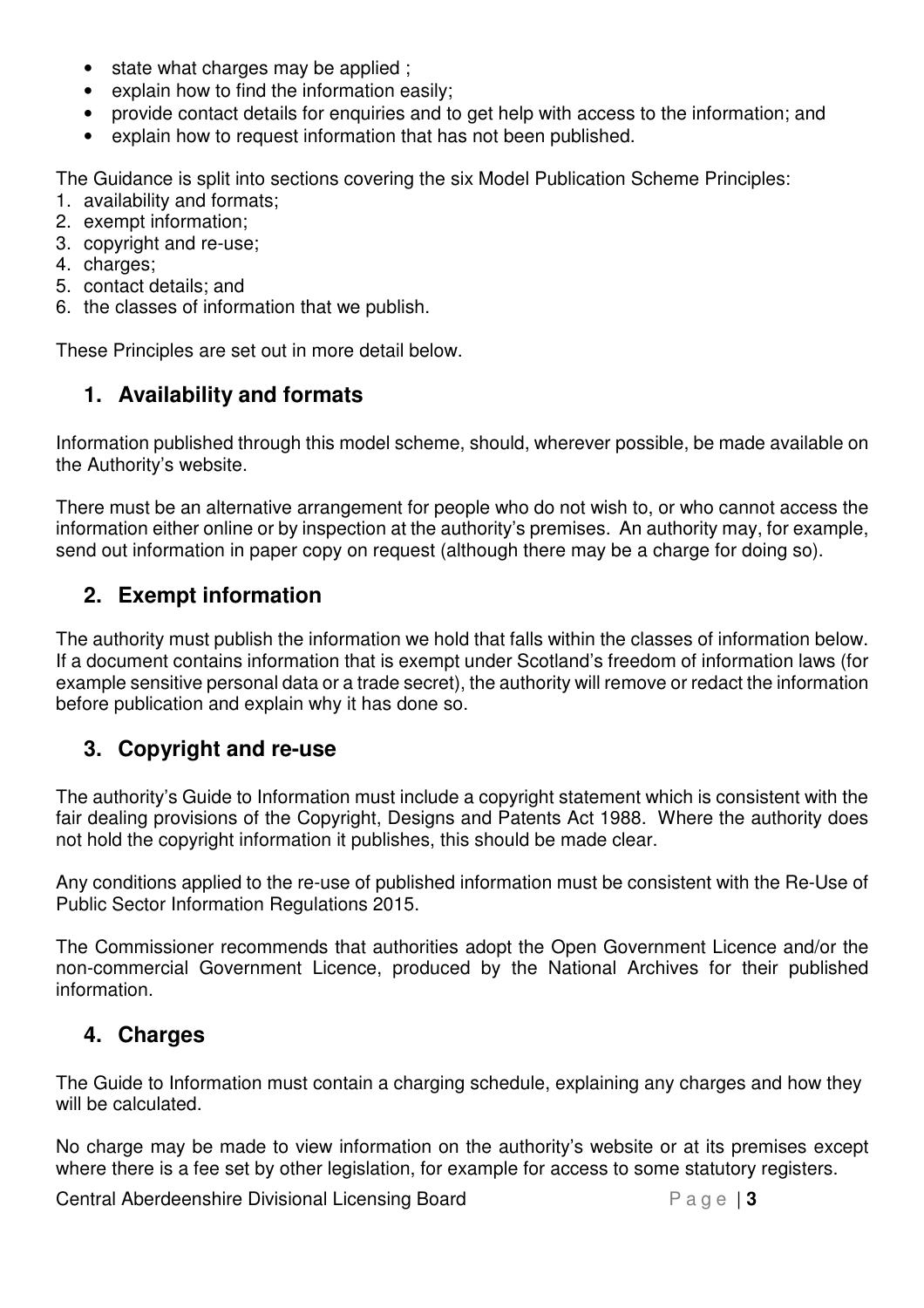The authority may charge for computer discs, photocopying, postage and packing and other costs associated with supplying information. The charge must be no more than these elements actually cost the authority. There may be no further charges for information in Classes 1-7 below. An exception is made for commercial publications (see Class 8 below) where pricing may be made on market value.

The authority must give the recipient advance notice of any charges to be applied.

### **5. Contact details**

The authority must provide contact details for enquiries about any aspect of the adoption of the model scheme, the authority's Guide to Information and to ask for copies of the authority's published information.

The Act requires authorities<sup>1</sup> to provide reasonable advice and assistance to anyone who wants to request information which is not published. The authority's Guide to Information must provide contact details to access this help.

### **6. Duration**

Once published through the Guide to Information, the information should be available for the current and previous two financial years. Where information has been updated or superseded, only the current version need be available (previous versions may be requested from the authority.

The Commissioner's Guidance accompanying this scheme provides lists of the types of information authorities are expected to publish under each class. The authority's Guide to Information should be clear what is available under each class,

**Central Aberdeenshire Divisional Licensing Board P a g e | 4**  $\overline{a}$ 1 Section 15 of the Freedom of Information (Scotland) Act 2002 and Regulation 9 of the Environmental Information (Scotland)(Regulations) 2004